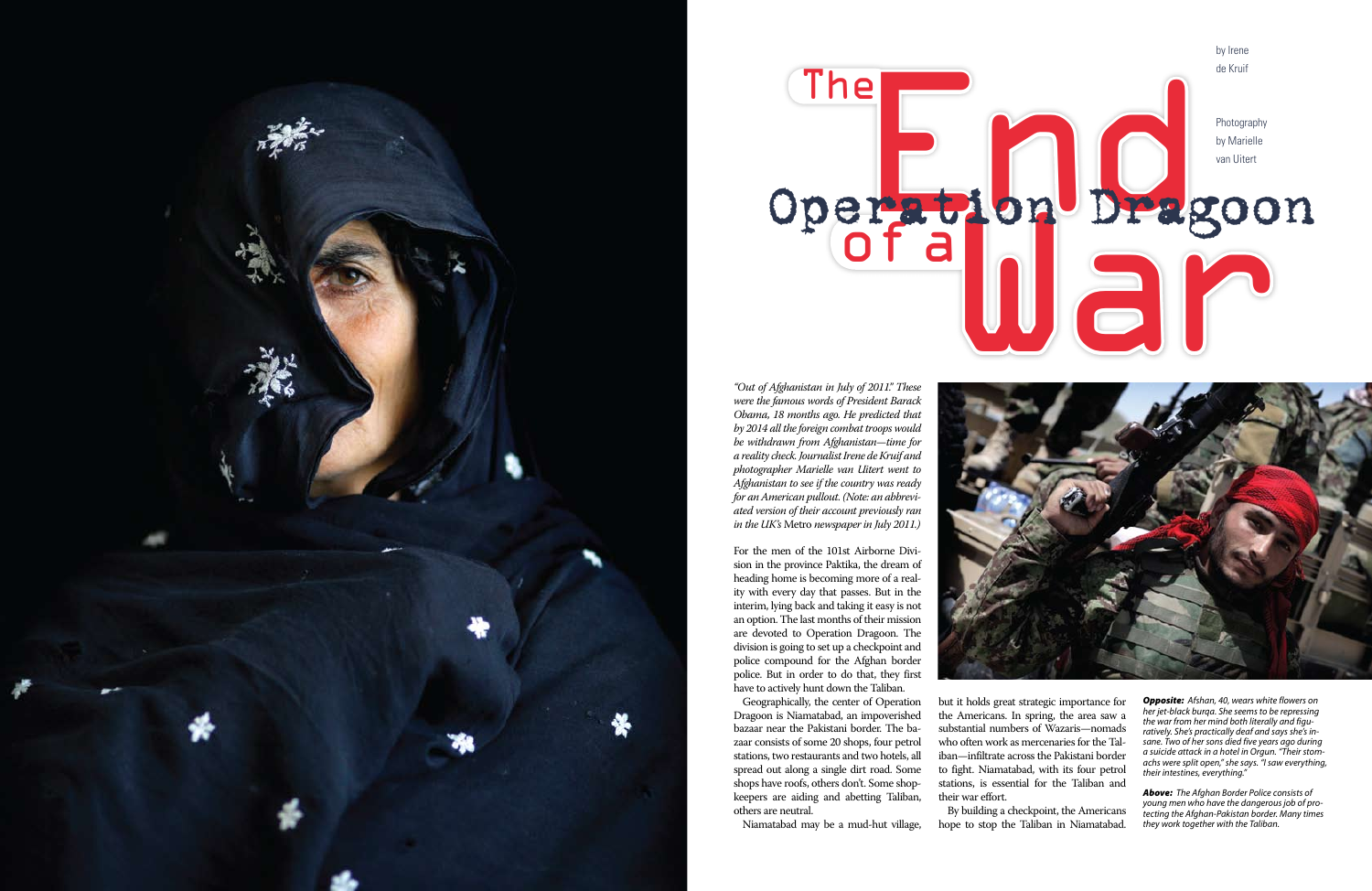

*Above: Everybody in the bazaar village is a suspect and everybody is watched closely.*

*Right: A member of the Taliban was caught while placing IEDs in Orgun (Afghanistan). He was imprisoned in the U.S. Camp Orgun-E before being transported to Fob Sharana for interrogation. Their hands are tied with zip-strips.*

The operation is a textbook example of the Shape, Clear, Hold and Build strategy introduced by General Stanley McChrystal two years ago, before he retired from the post of Commander of the U.S. Forces in Afghanistan.

It's war like the White House wants it. While the infantry is hunting Taliban with the Afghan border police, American engineers are building a compound and a checkpoint. Top brass is drinking tea with the locals to win hearts and minds.

The Whiskey Company is in charge of hunting Taliban. With some 60 American soldiers and the same amount of Afghan border police, they go on daily patrols. "We don't catch many Taliban," one soldier says proudly. "Mostly we just shoot them."

There are two prisoners lying on a bench at the base of the company. They have been waiting for five days to be taken to a larger military base for questioning. Their hands are cuffed with strips and their heads are covered with bandages. "They are Talibs," says one American soldier. "Caught red-



handed placing an improvised explosive device [IED]."

Tracking down Taliban is seldom easy for the Americans, traversing the narrow mountain passageways in large, cumbersome trucks. Taliban fighters, familiar with the mountainous terrain and double-quick on the motor, are constantly one step ahead. Then there are the locals—two-thirds of them sympathize with the Taliban.

"Showing that we're here is sometimes

effective enough," says Lieutenant Yost. "We prefer to shoot Taliban. But now they're afraid of us and stay out of our sight." The column of Afghan humvees and American IED-proof trucks is impressive. "It's muscle talk," says Yost. "We're the boss here right now."

But the aim is for the Afghan border police to be the boss in and around Niamatabad, and that's a difficult task. They don't have the capacity that the American army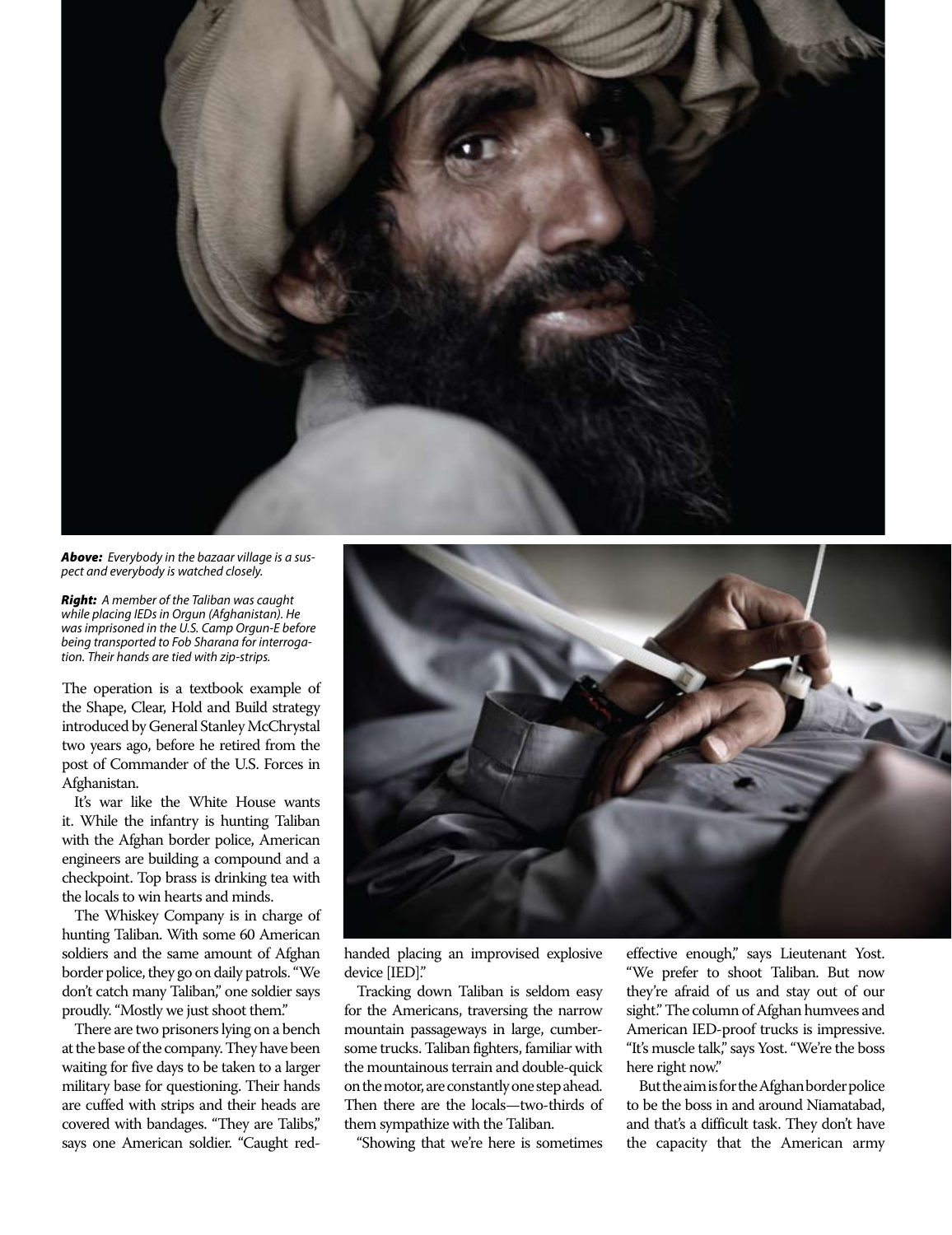

**SP** 

 $\boldsymbol{\theta}$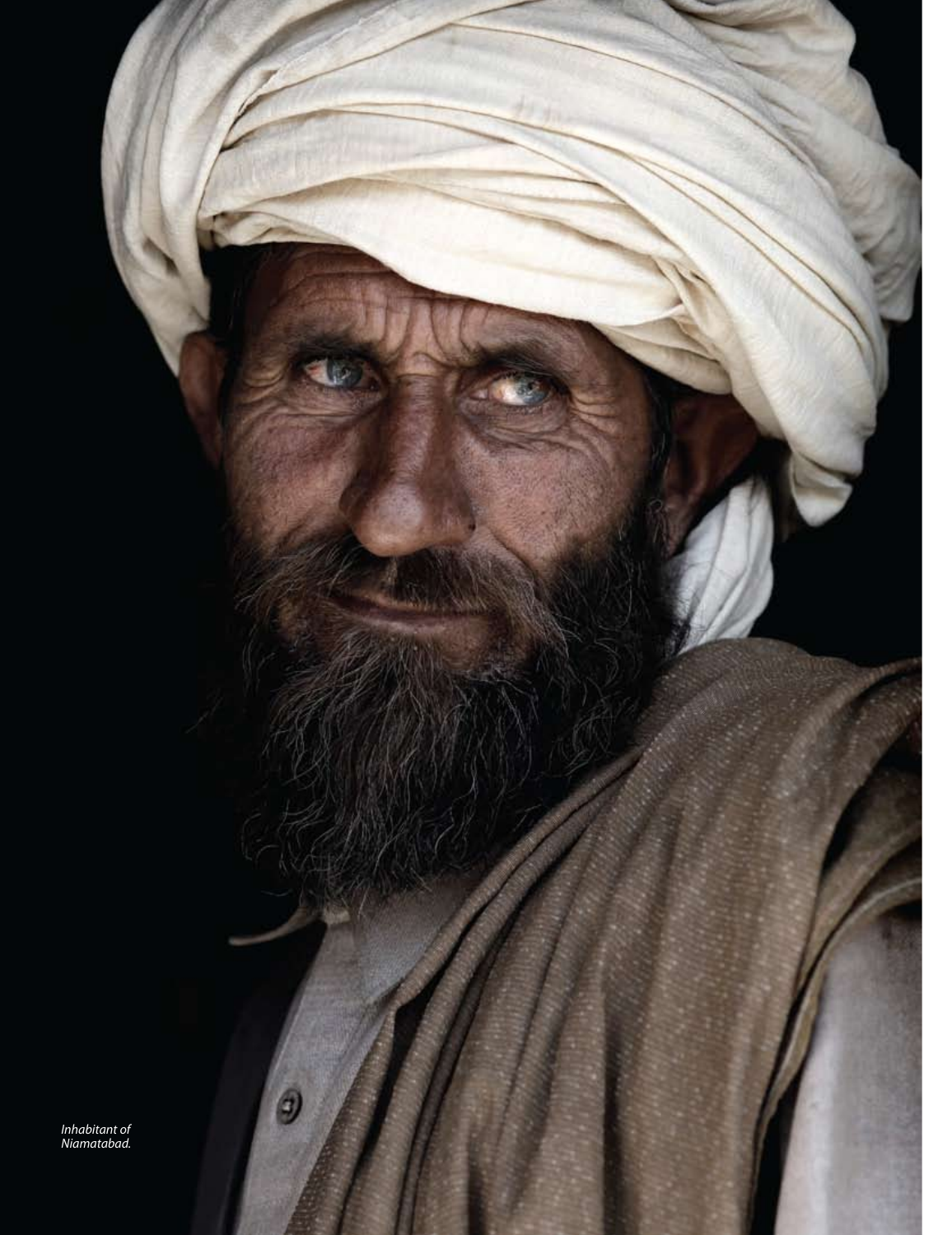

*Top: Inhabitant of Orgun (Afghanistan) whose son was killed by the Taliban.*

*Above: Women in Niamatabad are protected by their husbands. They are not allowed to be captured on film.*

has, and they can't automatically rely on American air support. Plus the locals don't trust Afghan troops. Not so surprising, according to a study from the UN stating that 90% of Afghan soldiers are illiterate, one third have a drug addiction and a quarter deserts the army every year.

In Niamatabad, Captain Rasscher needs to advance the Afghan border police a bit. "Let me do the hearts-and-minds thing," he says, laughing. Armed with a loaded gun and dressed in a bulletproof vest jacket, he

drinks tea with Idak, one of Niamatabad's elders. Idak was involved in the plan of building a checkpoint from the start. But he decided he wanted out after learning that it would be manned by Afghan troops instead of Americans.

"The Taliban is going to arrest us all. This place is way too important for them," Idak says. He is afraid of the Taliban. "Two weeks ago after you bombed the weapons cache, they arrested two of our men and took them to Pakistan. They were held there for 10 days."

"That's why we built a security checkpoint," Rasscher says. "You agreed to it months ago. My soldiers will check up on the border police. And the commander of the Afghan border police, Lieutenant Loqman, is a great guy."

Rasscher is annoyed with the locals' sudden misgivings regarding the project. The Americans are putting all their money on the brand new Afghan government. They have to take over from the coalition forces. Rasscher doesn't think Idak and his villagers are afraid of Taliban. They're afraid of losing money if the Afghans are in Niamatabad rather than the Americans.

"When Americans guard the checkpoint it means all kinds of government money for the villagers: Land compensation etc.," Rasscher says. "Of course they want us to be here. But that's not how you build a country."

Foreign interference in the Afghan economy is a tricky affair. According to the World Bank, foreign military expenses and donor money account for 97% of the Afghan gross domestic product.

Also in this respect Niamatabad serves as a typical example. The bazaar sprang up in 2001, in parallel to the establishment of a nearby American compound. Shopkeepers made their money thanks to the military base. When the base was shut down in 2005, the Taliban returned and suddenly they became the main source of income for the shopkeepers in Niamatabad.

What will happen to the micro-economy if the Americans and the Taliban go away? Captain Rasscher has a ready answer on how to solve this predicament: Once again, it is the advancement of the Afghan border police.

Meanwhile, infantry are searching for Taliban. Informants say that about 200 Taliban fighters are planning an attack on the construction site in Niamatabad. The soldiers go on patrol together with the border police. On their way, they stop every male of an age appropriate for Taliban combat service.

The soldiers examine the shoes and hands of the people they stop for questioning. "Worker hands are okay, these people make their money in the field. Soft hands are suspicious, they can study inside the whole day," says Franz, a soldier on one of the patrols.

"Look at this guy, he's a bad guy!" Franz said about one soft-palmed individual. But Franz can't detain the man with the velvety hands. There's not enough proof.

They put all the men in the American HIIDE identity system. American soldiers